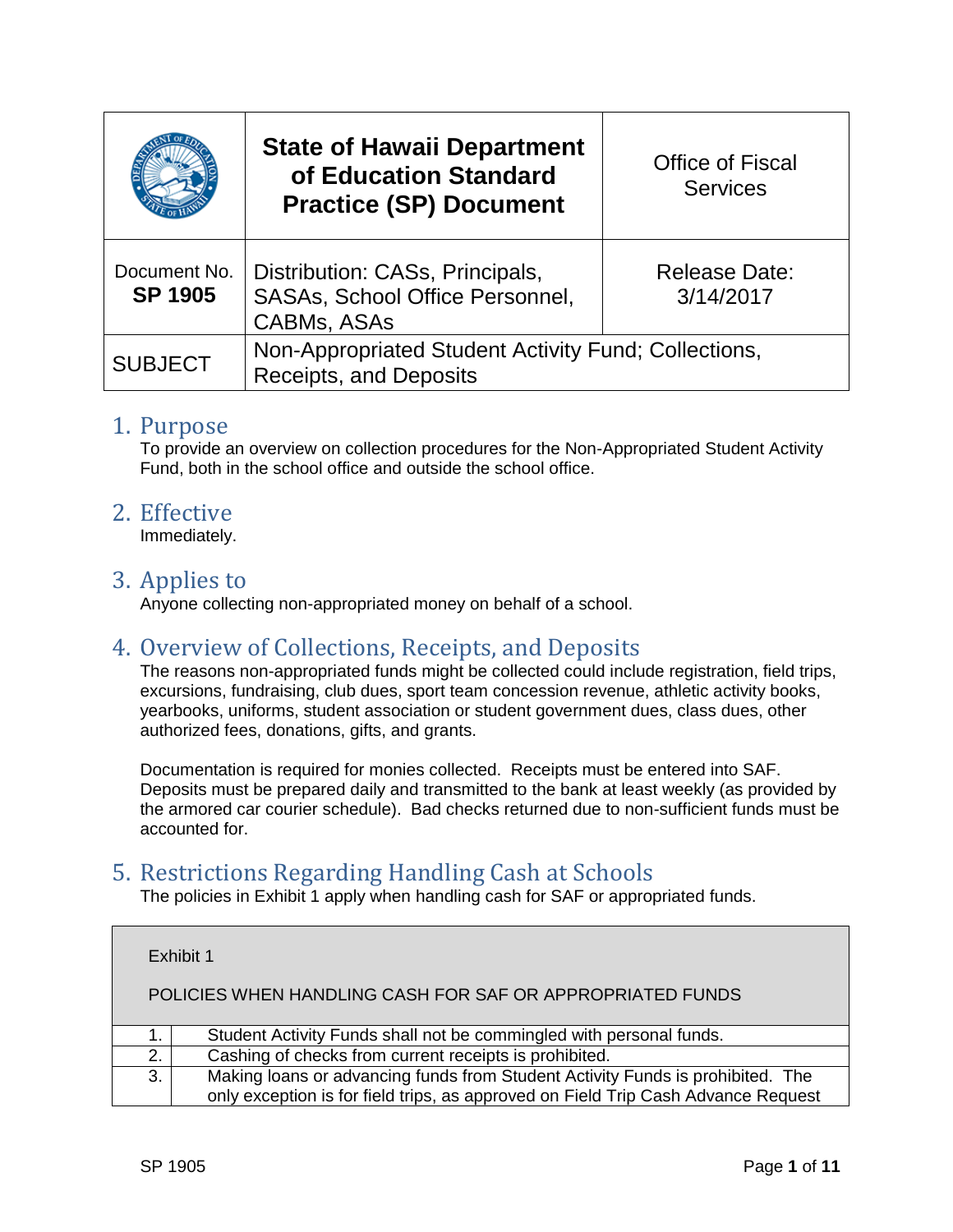Exhibit 1

POLICIES WHEN HANDLING CASH FOR SAF OR APPROPRIATED FUNDS

(SAF-IC5) and Field Trip Cash Expense Report-Deposit Request (SAF-IC6).

### 6. Permissible Student Fees

- (a) §302A-1130, Hawaii Revised Statutes, states special fees and charges may be collected from students for co-curricular activities.
- (b) Fees may also be collected for athletic books, yearbooks, newspapers, and caps and gowns. Schools are limited to a maximum amount a student can be charged for fees and other authorized charges. The most current memo regarding maximum allowable student activity fees is listed in the References section at the end of this SP.
- (c) §8-32-1, Hawaii Administrative Rules, states: "co-curricular activities" means student activities which are authorized by the school principal and which complement classroom instruction by providing learning experiences which meet individual needs and develop citizenship skills and positive attitudes in less formal settings.
- (d) There is no authorization in Hawaii state law to charge fees to students for curricular activities, such as science or art lab fees or technology use fees.
- (e) Other fees such as parking, Student IDs, student planners and other items listed in italics in Exhibit 2, may be assessed only to the extent needed to recapture costs, if approved by the School Community Council (SCC) and documented in the SCC meeting minutes. No new fees can be added until the approval has been documented in SCC meeting minutes. BOE Policy 500-19 includes approval of school-level policies and rules, within compliance of higher level policies and rules, among the many functions of the SCC.

#### Exhibit 2

STUDENT FEES AND AUTHORIZATION FOR COLLECTION

| Description of Fee or Charge              | Authority                                    |
|-------------------------------------------|----------------------------------------------|
| <b>Student Association/Government</b>     | HRS §302A-1130                               |
| <b>School Club Dues</b>                   | HAR Chapter 32 Collection of Authorized      |
| <b>Class Dues</b>                         | <b>Fees and Charges</b>                      |
| Yearbook                                  |                                              |
| <b>Activity Ticket/Athletic Book/Pass</b> |                                              |
| Caps and Gowns                            |                                              |
| Newspaper                                 |                                              |
| Student ID                                | BOE Policy 500-19 (if approval of the fee by |
| Locker Fee                                | the School Community Council is              |
| <b>Towel Fee</b>                          | documented in SCC meeting minutes)           |
|                                           |                                              |
| <b>Student Planner</b>                    |                                              |
| <b>Graduation Fees</b>                    |                                              |
| Parking Pass or Parking Fine (amount to   |                                              |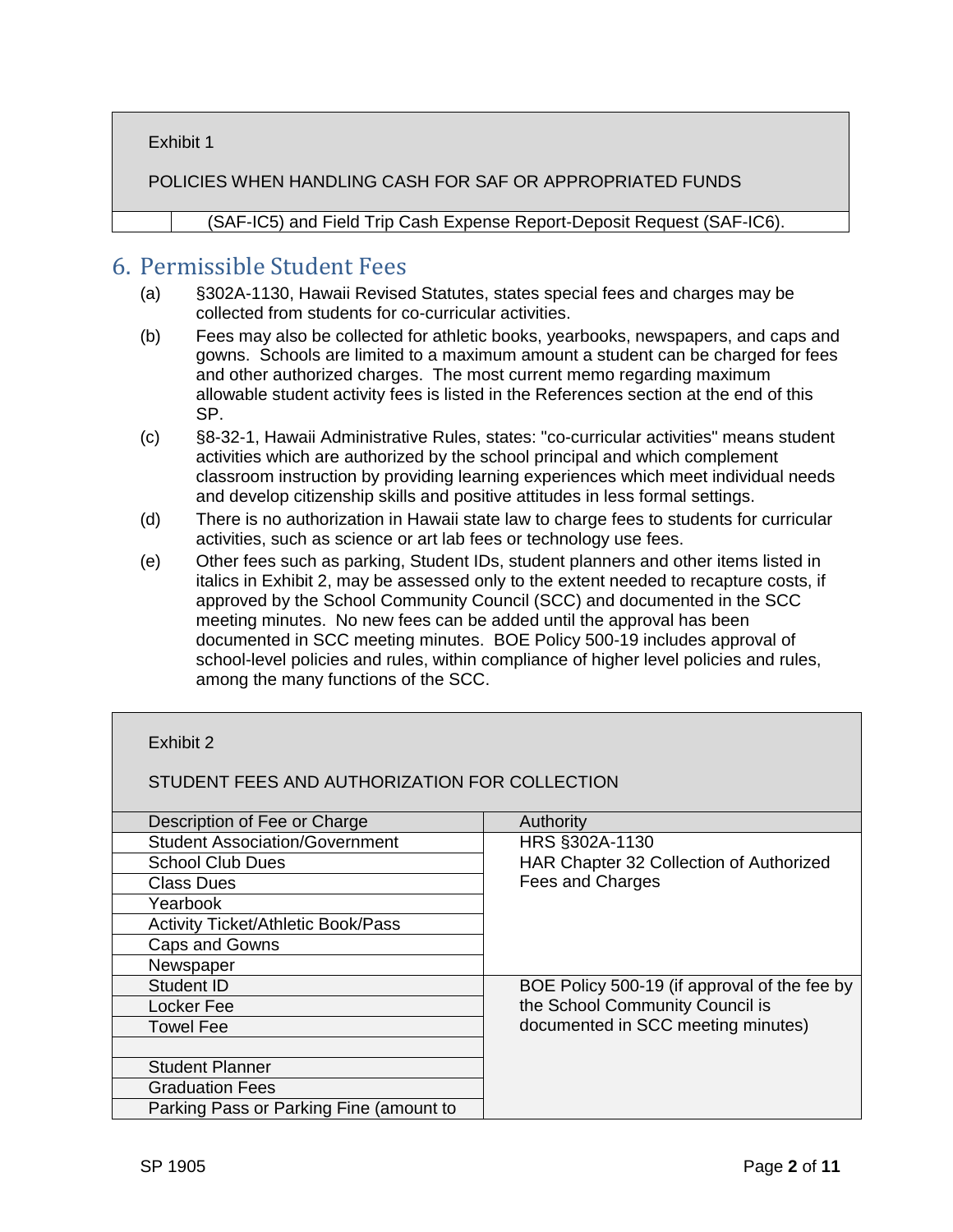Exhibit 2

STUDENT FEES AND AUTHORIZATION FOR COLLECTION

| be recommended by the Principal and |  |
|-------------------------------------|--|
|                                     |  |
| approved by the SCC)                |  |

Refer also to SP 1915 Non-Appropriated Student Activity Fund; School Stores, Sale of PE/School Uniforms for information regarding items for sale.

# 7. Collection Records

A record must be kept of all collections received. Collection records must include:

- (a) Name of the payer or Student ID;
- (b) Purpose of the funds;
- (c) Amount;
- (d) Method of payment; and
- (e) Date received.

If this information is not on the official receipt, it must be available on a collection record that supports the receipt.

#### Exhibit 3

#### EXAMPLES OF ACCEPTABLE COLLECTION RECORDS

| SAF Receipt (printed from SAF)                                     | Official receipt                             |
|--------------------------------------------------------------------|----------------------------------------------|
| Receipt (Form 239)                                                 | Official receipt                             |
| Record of Collection by Individuals (SAF-R1)                       | Collection record only, not official receipt |
| Cash register batch receipt (e.g. registration)                    | Collection record only, not official receipt |
| Student obligation worksheet                                       | Collection record only, not official receipt |
| Pre-numbered student registration fee receipt<br>(school-specific) | Collection record only, not official receipt |
| Payment receipt printed from a Lotus Notes<br>application          | Collection record only, not official receipt |

### 8. Collections made Outside the School Office

- (a) Collections made outside the school office must have a collection record and must be transmitted daily to the school business office. The monies must be counted together by the person bringing the money to the office and by an employee in the school office to confirm amounts being turned in.
- (b) Examples of collections outside the school office include, but are not limited to:
	- (1) Field trips, collected by teacher (see SP1912 Non-Appropriated Student Activity Fund; Field Trips)
	- (2) School clubs, collected by sponsor or advisor (see SP1910 Non-Appropriated Student Activity Fund; School Clubs)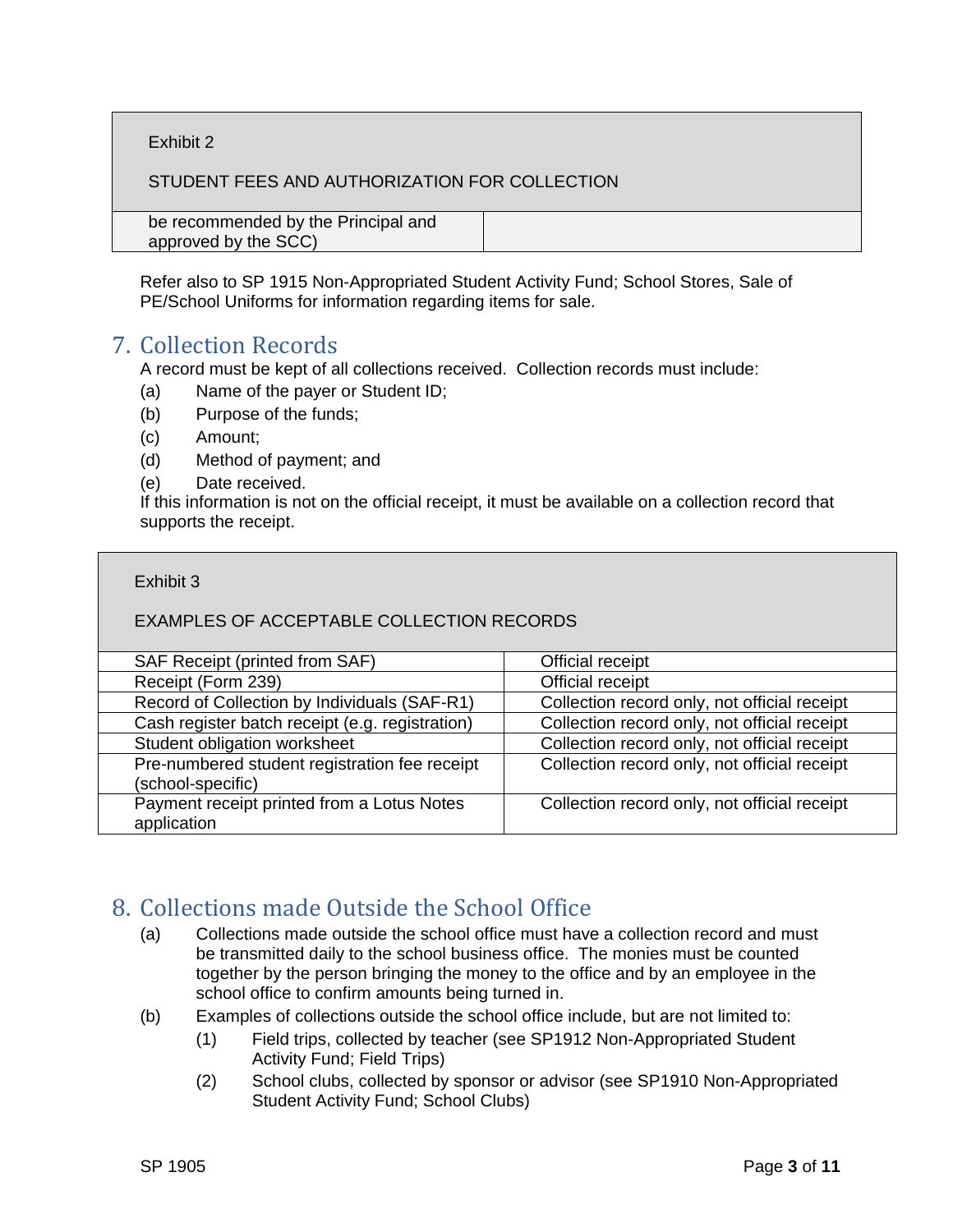- (3) Fundraisers, collected by sponsor (see SP1914 Non-Appropriated Student Activity Fund; Fundraising Activities and SP 1911 Non-Appropriated Student Activity Fund; Sports Teams)
- (4) Registration, collected by employees using cash registers
- (c) The school business office will record the receipt in SAF and issue an SAF Receipt no later than the next business day to acknowledge receipt of the monies from the individual in charge of the activities. The SAF Receipt must include the name of the person who brought the monies to the school office.

# 9. Collections made at the School Office Counter

A manual Receipt (Form 239) will be issued if the school business office cannot record the receipt in SAF at the time the money is given to the office staff. The school business office will record the receipt in SAF and reference the Receipt (Form 239) number in SAF not later than the next business day. The SAF Receipt must include the name of the person who brought the monies to the school office.

# 10. Official Receipts

An official Receipt must be issued for all monies received.

- (a) When a collection is input into SAF, a Receipt shall be printed and issued. Three copies print on one page, labeled:
	- (1) Receipt Copy, for the payer; if the person who brought the money to the school office has been given a manual Receipt (Form 239) the SAF Receipt is filed with the deposit documents;
	- (2) Category Copy (for the advisor, sponsor, teacher, or coach or other contact person)
	- (3) Office Copy (for the deposit file)
- (b) When it cannot be immediately determined as to which account monies should be credited, use Category 1001.99 Pending Journal Entry and notify the Complex Area Business Manager after the Category is known or established using Request for Journal Entry or Modification (SAF-R4).
	- (1) Do not use the Transfer process in SAF to move the money to the correct Category because the revenue/income will not be displayed in the proper Category on SAF reports that break out revenues and transfers (e.g. Category Umbrella Overview Report (Report #5).
	- (2) The school should review Category 1001.99 Pending Journal Entry monthly to ensure a form has been submitted to the CABM and the revenue has been cleared out.
	- (3) Do not use Category 1001.99 Pending Journal Entry for issuing checks.
- (c) When a collection is received in the office but not immediately recorded in SAF a manual Receipt (Form 239) shall be issued. This form is ordered from a DOE price list. When the pre-numbered Receipt (Form 239) is used, the receipts must be used in numerical order. The original is given to the payer, the yellow copy is kept for the office file, and the pink copy is left in the receipt book.
- (d) When entering the receipt details in SAF, the name of the person who brought the money to the office must be recorded (e.g. the teacher or advisor). If the receipt is for only one payer, the name of the person who is paying the money (e.g. the student's parent) must be input.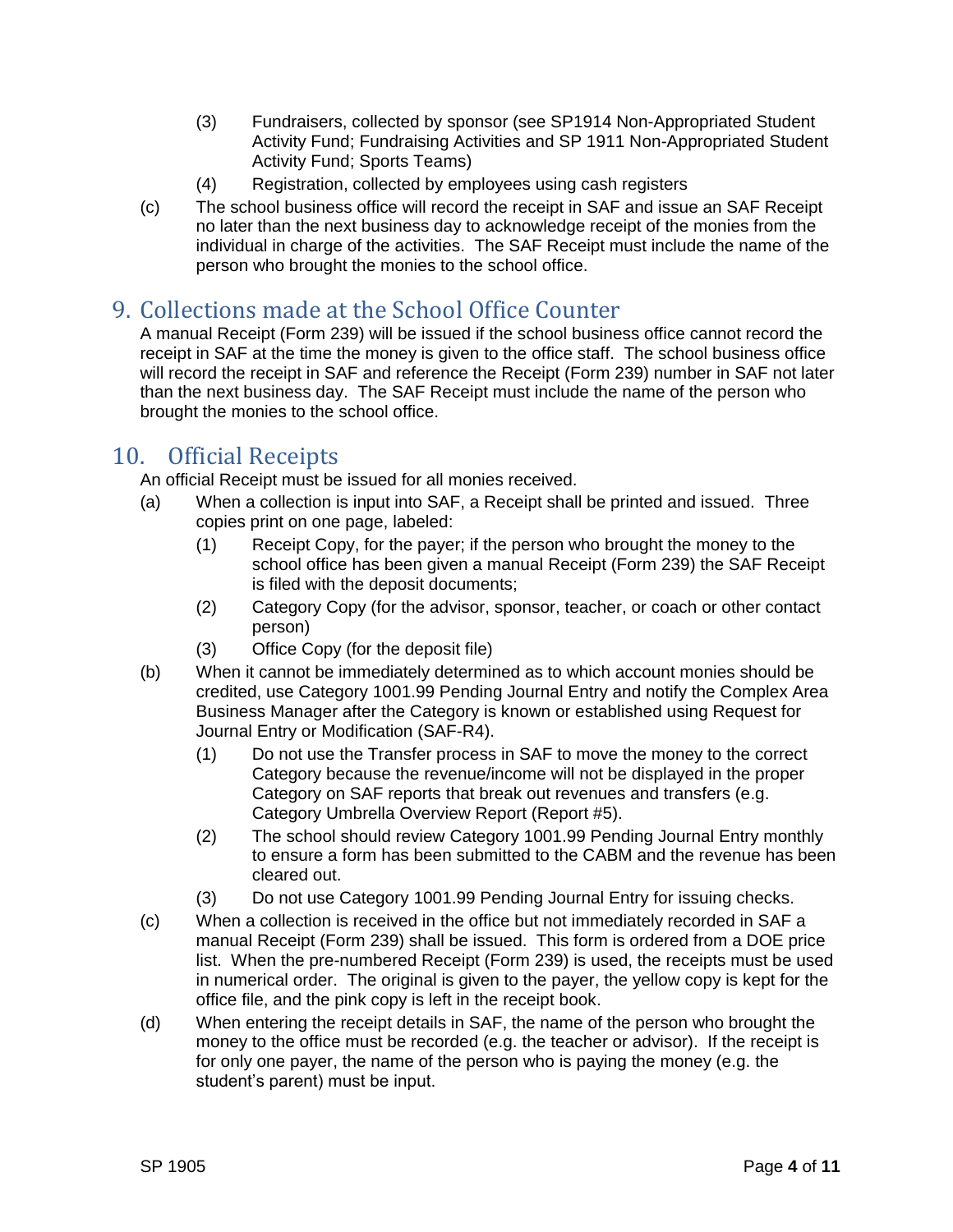- (e) The Receipt must indicate the Category (or Categories) to which the receipt should be posted in the ledger.
- (f) It is recommended, but not required, to input the detail of all check payments into SAF.
- (g) A receipt can include a combination of cash and checks.
- (h) The receipt must be properly completed including information as shown on Exhibit 4.

# INFORMATION REQUIRED ON A RECEIPT

Exhibit 4

| Receipt (Form 239)                        | <b>SAF Receipt</b>                      |
|-------------------------------------------|-----------------------------------------|
| Name of payer                             | Received from                           |
| Purpose of collection                     | Reason                                  |
| Amount                                    | Amount                                  |
| Method of payment (cash or check, with a  | Method of payment (Bills, Rolled Coins, |
| breakout if the payment was a combination | Loose Coins, Checks)                    |
| of cash and checks)                       |                                         |
| Category and Sub-Category Number and      | Category Name and Category #            |
| Name (in the Credit Account field)        |                                         |
| Date of the Receipt                       | Date Received On                        |
| Received by (signed by the deliverer and  | Verified By (initial of receiver of the |
| receiver of the collection)               | collection)                             |
|                                           |                                         |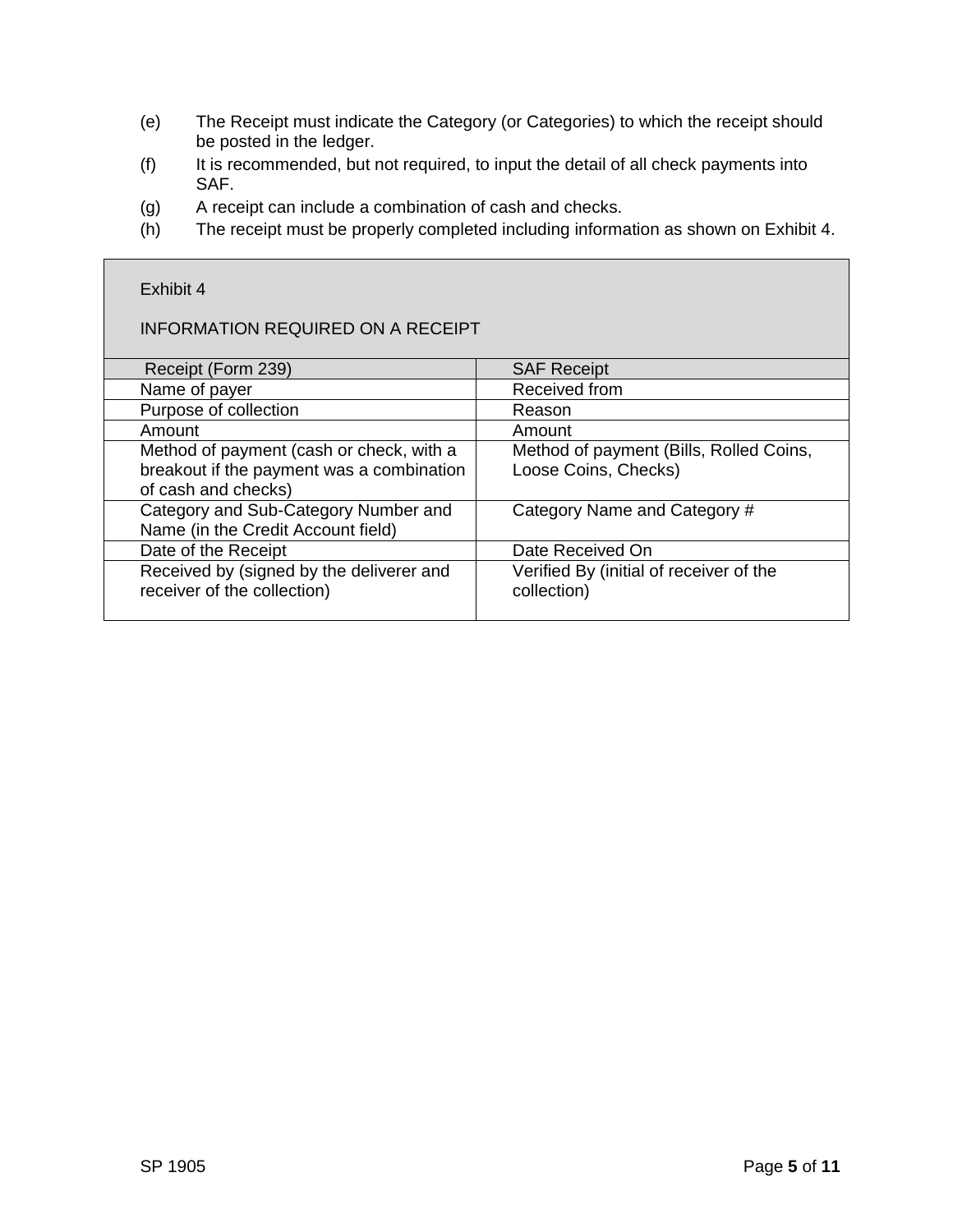#### Exhibit 5

#### SUMMARY OF COLLECTION AND RECEIPT PROCEDURES

| #1 Class<br>Collection                                                                                                                                                                                                                                | #2 Non-Class<br>Collection                                                                                                                                                                                                                                             | #3 Cash Registers                                                                                                                                                                                                                                                                    | #4 Collection at<br><b>Office Counter</b>                                                                                                                                                                                                                                                                                                                 |
|-------------------------------------------------------------------------------------------------------------------------------------------------------------------------------------------------------------------------------------------------------|------------------------------------------------------------------------------------------------------------------------------------------------------------------------------------------------------------------------------------------------------------------------|--------------------------------------------------------------------------------------------------------------------------------------------------------------------------------------------------------------------------------------------------------------------------------------|-----------------------------------------------------------------------------------------------------------------------------------------------------------------------------------------------------------------------------------------------------------------------------------------------------------------------------------------------------------|
| <b>Teacher collects</b><br>money from<br>students (e.g.<br>field trip, club<br>dues)                                                                                                                                                                  | Parent or student<br>makes payment                                                                                                                                                                                                                                     | Payment is taken<br>in through cash<br>register                                                                                                                                                                                                                                      | Parent or<br>student makes<br>payment                                                                                                                                                                                                                                                                                                                     |
| Teacher<br>maintains a<br>collection record                                                                                                                                                                                                           | <b>Staff issues Receipt</b><br>(Form 239) to parent<br>or student                                                                                                                                                                                                      | Register<br>generates one<br>total batch receipt<br>broken down by<br>Categories                                                                                                                                                                                                     | Office issues<br>Receipt (Form<br>239) if SAF<br>receipt not<br>immediately<br>created                                                                                                                                                                                                                                                                    |
| Money is turned<br>in to school<br>business office<br>and counted by<br>the office and<br>the payer                                                                                                                                                   | Money is turned in to<br>school business<br>office and counted by<br>the office and the<br>payer                                                                                                                                                                       | Money is turned in<br>to school business<br>office and counted<br>by the office and<br>the payer                                                                                                                                                                                     | Money is<br>counted by the<br>office and the<br>payer                                                                                                                                                                                                                                                                                                     |
| Office enters<br>receipt into SAF<br>and generates 3-<br>part receipt:<br>(1) Receipt Copy<br>goes to teacher<br>(2) Category<br>Copy goes to<br>Grade/Dept<br>Head or Sponsor<br>(3) Office Copy<br>is filed with<br>supporting<br>collection record | Office enters receipt<br>into SAF and<br>generates 3-part<br>receipt:<br>(1) Receipt Copy<br>goes to teacher<br>(2) Category Copy<br>goes to Grade/Dept<br><b>Head or Sponsor</b><br>(3) Office Copy is<br>filed with supporting<br>Receipt (Form 239),<br>yellow copy | Office enters<br>receipt into SAF<br>and generates 3-<br>part receipt:<br>(1) Receipt Copy<br>goes to teacher, if<br>applicable<br>(2) Category Copy<br>goes to<br>Grade/Dept Head<br>or Sponsor<br>(3) Office Copy is<br>filed with<br>supporting cash<br>register batch<br>receipt | Office enters<br>receipt into SAF<br>and generates<br>3-part receipt:<br>(1) Receipt<br>Copy goes to<br>parent or<br>student if they<br>did not get a<br><b>Form 239</b><br>(2) Category<br>Copy may be<br>destroyed or<br>held with Office<br>(3) Office Copy<br>is filed with<br>supporting<br>Receipt (Form<br>239), yellow<br>copy (if<br>applicable) |

### 11. Control over pre-numbered receipts

Books of pre-numbered official Receipts (Form 239) and/or school-specific student registration fee receipts must be secured in a locked safe or locked drawer so the receipts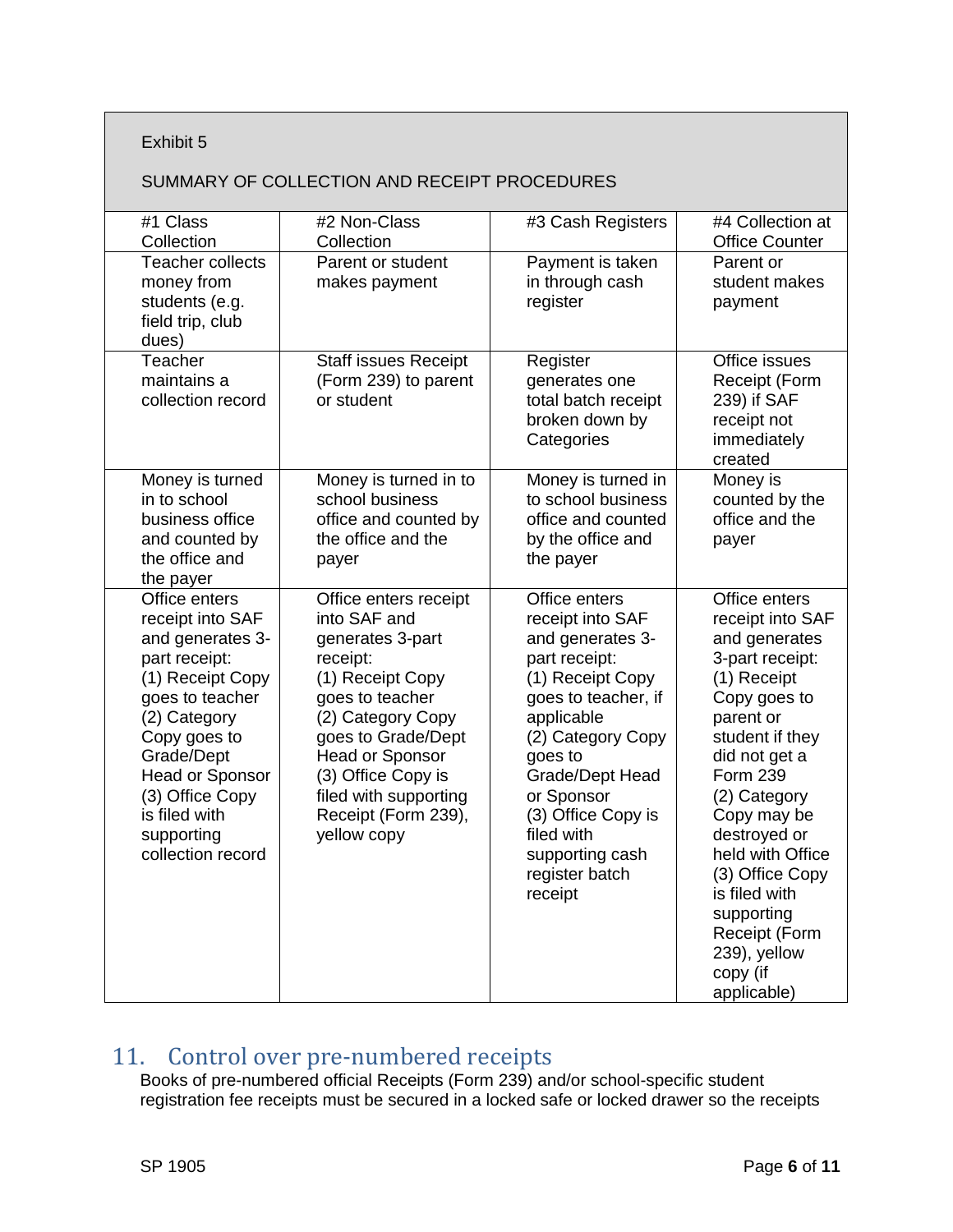are inaccessible to unauthorized personnel. If a receipt book is no longer needed outside the school office it must be immediately returned to the school office so it can be accounted for on the Inventory Record of Pre-Numbered Forms (Form 439).

#### 12. Errors

Erasures shall not be made on the Receipt (Form 239). If an error is made, the receipt should be voided by writing "VOID" on the face of the receipt, or line out to correct, initial, and replicate on all receipt copies. All 3 copies (white, yellow, and pink) of voided prenumbered official Receipts must be retained for review by auditors. The SAF System does not allow voiding receipts. If an error is found after a receipt has been printed, the school would need to issue a refund then reissue a correct receipt.

# 13. Checks Received

| Exhibit 6 |                                                                                                                                                                                |  |
|-----------|--------------------------------------------------------------------------------------------------------------------------------------------------------------------------------|--|
|           | <b>INSTRUCTIONS FOR RECEIVING CHECKS</b>                                                                                                                                       |  |
| 1.        | All checks received must have the check maker's name and address.                                                                                                              |  |
| 2.        | It is recommended, but not required, that the check maker's phone number be on<br>the check, and that the receipt number or reason for the receipt be written on the<br>check. |  |
| 3.        | School staff who receive checks should verify the date is current, the written and<br>numeric dollar amounts match, and that the check is signed.                              |  |
| 4.        | All checks and other legal tender (i.e. money orders) must be made payable to the<br>school.                                                                                   |  |
| 5.        | Payment by check or money order shall be for the exact amount.                                                                                                                 |  |
| 6.        | Post- dated checks shall not be accepted.                                                                                                                                      |  |
| 7.        | Cashing of any checks at the school level is prohibited, including payroll checks.                                                                                             |  |
| 8.        | Foreign personal checks are not accepted.                                                                                                                                      |  |
| 9.        | Endorse all checks immediately upon receipt, using a restrictive endorsement such<br>as:                                                                                       |  |
|           | Deposit to the credit of "XYS School"<br>XX-XXXXXXXX (bank account number)                                                                                                     |  |
|           |                                                                                                                                                                                |  |

### 14. Deposit Policies

Internal control requires that someone other than the person executing the cashiering and depositing function perform the reconciling.

Prepare a bank deposit slip each day money is received even if the courier service does not come daily. During breaks and summers, monies must be deposited at least once per week. Collections received must be recorded in the Student Activity Fund system and deposited in the bank by the next business day or the next scheduled courier service pick up.

Collections awaiting deposit must be safeguarded and kept in a locked safe or a locked drawer. All cash and checks received when the school business office is closed must be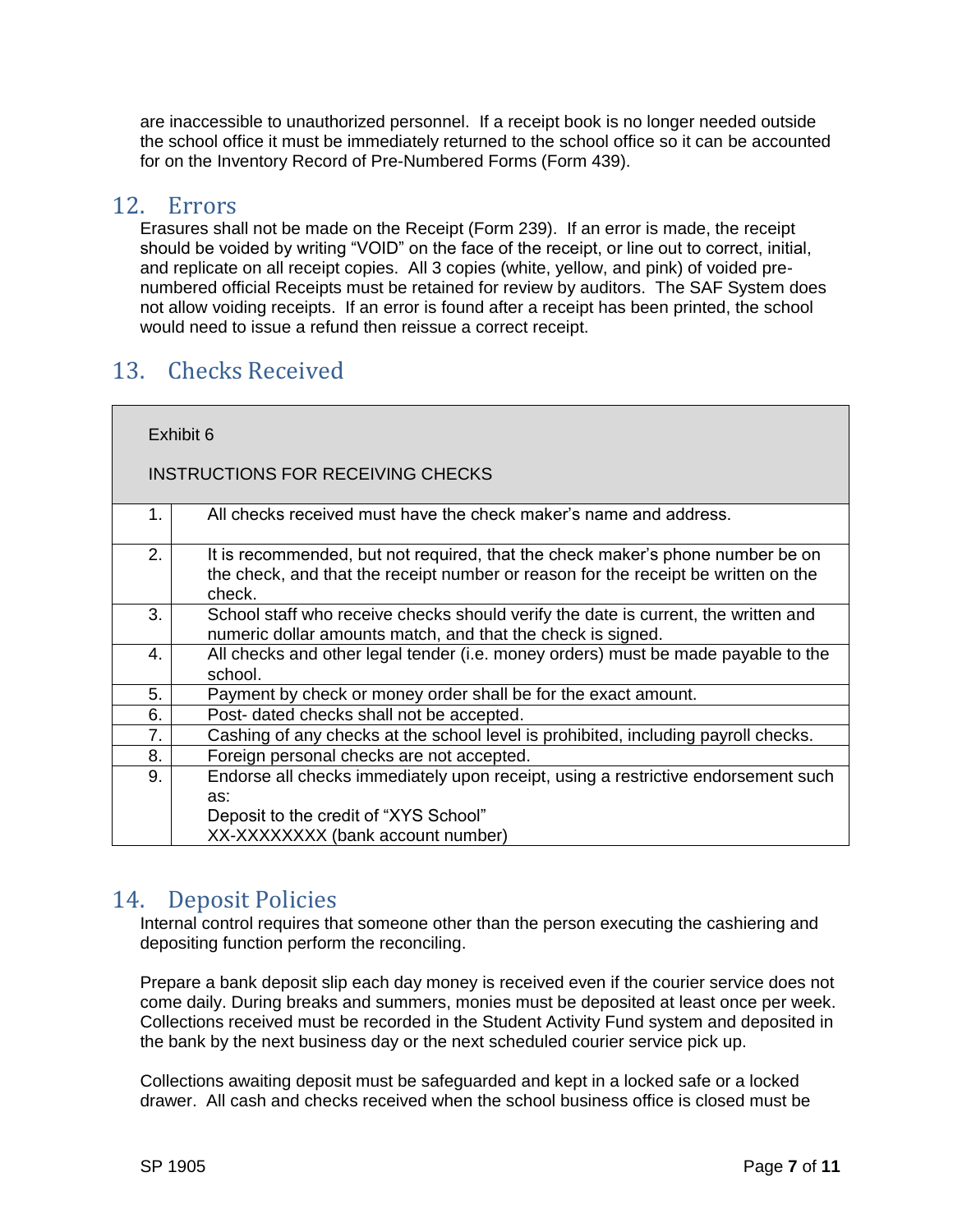turned in to the school business office on the next working day. In the meantime, the person responsible for the activity must keep the collection in a safe place.

# 15. Procedures for Depositing Cash/Check Collections

- (a) Count and take the total of all cash/checks received daily. When preparing the deposit, monies shall be counted in the presence of two employees.
- (b) Before printing the deposit reports, review the information entered to ensure the correct names and Category codes have been entered. Print the deposit reports and add the deposit information to the SAF ledger.

### 16. Deposit Made to Wrong Account

Because SAF deposit slips are printed from SAF on special stock, it is not likely that SAF funds will be deposited to the wrong bank account, or collections for other accounts deposited into SAF.

- (a) If Appropriated collections (e.g. A-Plus, Bus, Lunch, Use of School Facilities, Lost Textbooks, etc.) are mistakenly deposited into the Non-Appropriated SAF checking account, do the following:
	- (1) Receipt the funds in SAF to Category 1001.97 Cash Overage/Shortage.
	- (2) Issue a check from SAF Category 1001.97 Cash Overage/Shortage, making the check payable to the "State of Hawaii, Department of Education".
	- (3) Deposit this check into the correct Appropriated checking account.
- (b) If Non-Appropriated SAF collections are mistakenly deposited into the Appropriated Central Checking account, do the following:
	- (1) In FMS, code the erroneous deposit to Program ID 99000: Erroneous Deposit Temp Holding Account, Source Code 1651: Temporary Deposits. Print and release the CAR.
	- (2) Prepare a Revenue Refund Form (FMS-C1). The "Pay To" section must indicate the school's Vendor Number and the Vendor Name. The FMS accounting code information should be Program ID 99000 and Source Code 1651.
	- (3) Enter the revenue refund transaction in FMS and print the Approval to Pay (ATP).
	- (4) Submit the approved Approval to Pay (ATP) with the completed Revenue Refund Form (FMS-C1) and Collection Activity Report (CAR) to the OFS-Accounting Services Branch, Operations Section, Vendor Payment Unit.
	- (5) The OFS-Vendor Payment Unit will prepare a check to the school for deposit to the school's Non-Appropriated SAF checking account.
- (c) If Non-Appropriated SAF collections are mistakenly deposited into the Appropriated A-Plus, Bus, or Lunch checking accounts, call Accounting Section at 586-3371 for assistance.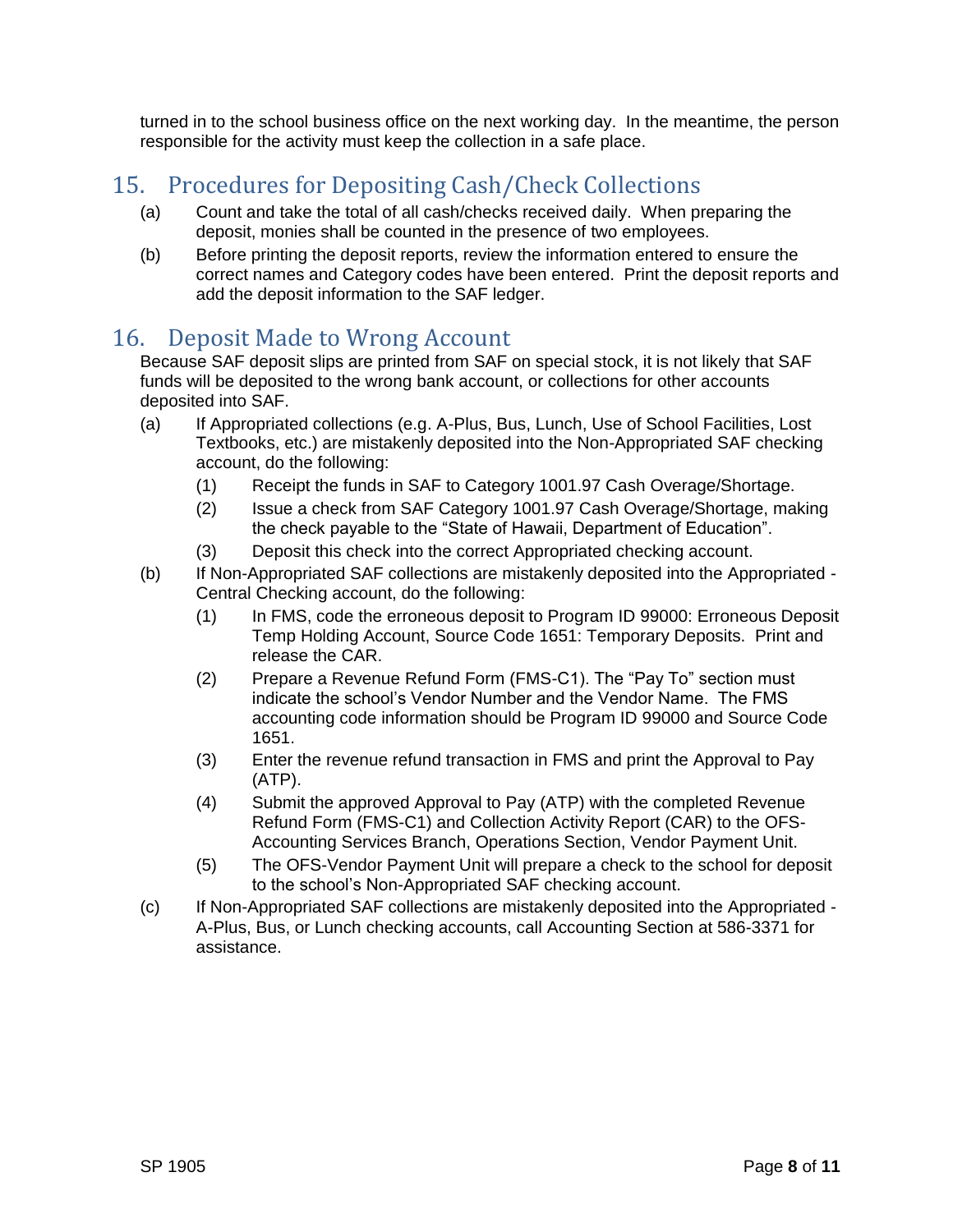| Exhibit 7 |  |
|-----------|--|
|           |  |

#### PROCESSING OF DEPOSIT SLIPS

| 1. | Prepare deposit slips in triplicate (SAF prints 3 copies on one page).                                                                                                                                                                                                                                                                                            |
|----|-------------------------------------------------------------------------------------------------------------------------------------------------------------------------------------------------------------------------------------------------------------------------------------------------------------------------------------------------------------------|
| 2. | Place the money collected (cash and checks) and two of the three deposit slips in a                                                                                                                                                                                                                                                                               |
|    | bank deposit bag, seal it, and deliver the deposit to the bank via armored car.                                                                                                                                                                                                                                                                                   |
| 3. | Retain the third copy of deposit slip in a suspense file.                                                                                                                                                                                                                                                                                                         |
| 4. | After validated bank deposit slip is received and verified, the suspense file deposit<br>slip shall be destroyed. If the validated deposit slip is not returned to the school<br>within two weeks, inquire with the bank. Reference SP 1901 Non-Appropriated<br>Student Activity Fund Bank Accounts for instructions about bank statements and<br>communications. |
| 5. | Staple the validated deposit slip with the yellow copies of the related batch of pre-<br>numbered official Receipts (Form 239), the printed SAF receipts, collection records,<br>and the Deposit Statement report and file in a separate folder by fiscal year.                                                                                                   |

### 17. Deposit Amount Discrepancy

- (a) If the amount received by the bank does not match the deposit slip: Inform the two individuals named on the Deposit Statement report of the discrepancy.
- (b) Use the Add Record tab during the monthly bank reconciliation to adjust the SAF deposit to match the bank's deposit amount, putting the discrepancy amount into Category 1001.97 Cash Overage/Shortage if the correct Category cannot be determined immediately. If the correct Category can be determined after further research, submit a Request for Journal Entry or Modification (SAF-R4) to adjust the discrepancy amount from Category 1001.97 Cash Overage/Shortage to the correct Category. If the overage/shortage Sub-Category has a negative amount at the end of the year, the deficit must be cleared before the annual rollover.
- (c) If the shortage or overage amount is over \$100, it should be brought to the attention of both:
	- (1) The Complex Area Business Manager; and
	- (2) The Assistant Superintendent of the Office of Fiscal Services and Chief Financial Officer.

### 18. Bad Checks

The commercial bank will issue a form, "Return Item: Advice of Charge" ("Debit Memo") whenever a deposited check is not honored, which includes the reason. This debit memo information includes the maker of the check and the amount.

It is recommended that the school make a notation on the deposit documentation that the check was returned. This helps to prevent inadvertently issuing a refund for this receipt.

Schools should have a sign posted to notify the public that a service charge of \$25.00 is required for any dishonored (bad) check.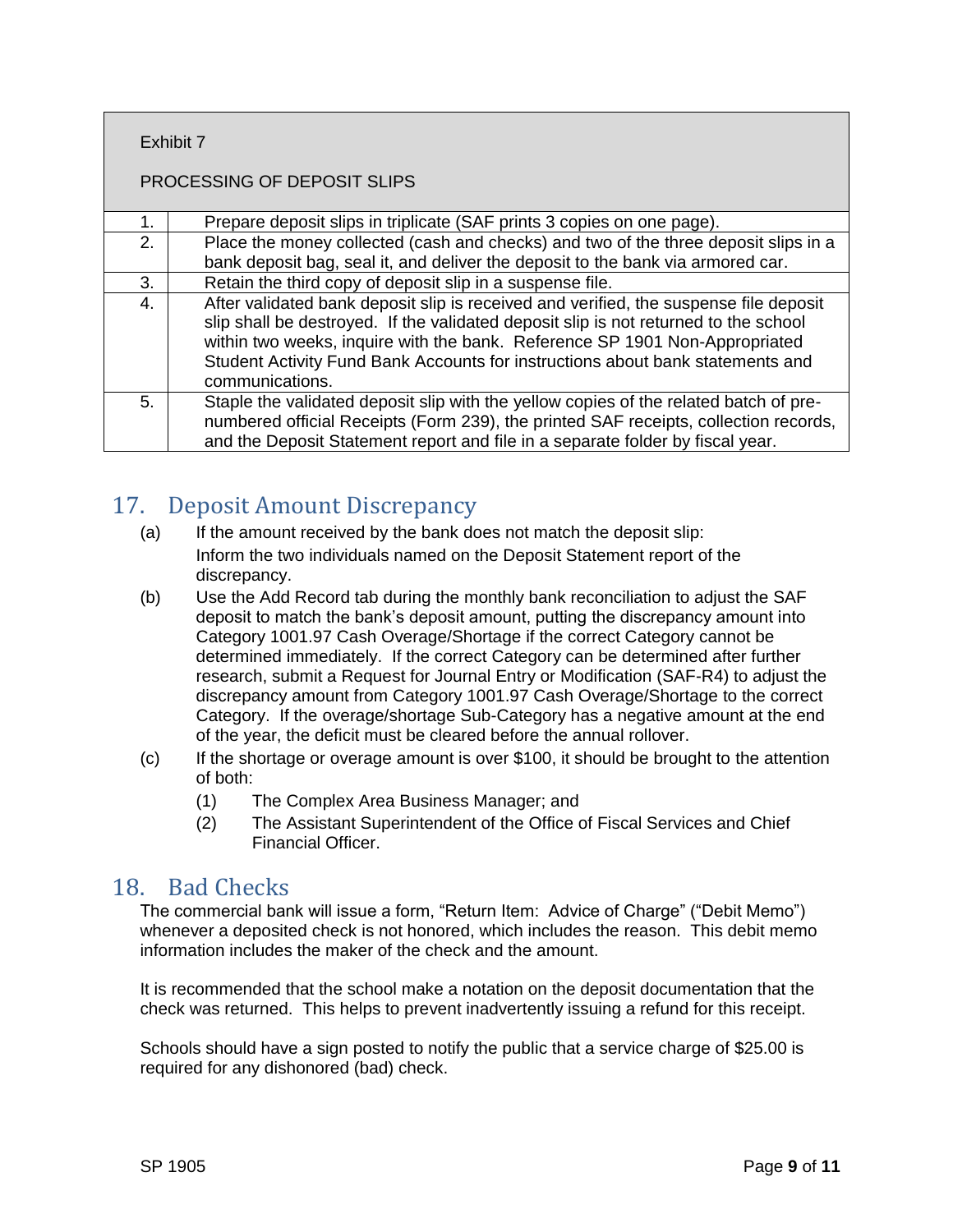# 19. Recording the Bad Check and Service Fee

- (a) Record the NSF check in SAF. If the check was not already entered in SAF, look up the Category to which the receipt was applied. The NSF check transaction will appear on the monthly bank reconciliation as an item to be cleared.
- (b) Print an NSF Notice from SAF and give or mail it to the check maker. Give one copy to the teacher or staff sponsor for the Category so they are aware the funds were not received. The school can also call the check maker. Request that the bad check amount and the mandatory \$25.00 DAGS service fee be satisfied with cash, or two cashier's checks or money orders (one for the amount of the bad check and one for the mandatory \$25.00 DAGS service fee) (§40-35.5, HRS).
- (c) Collect a mandatory DAGS service fee of \$25.00 for each bad check from the maker. The service fee is classified as State Treasury receipt and is to be deposited into the DOE Central Checking account in FMS, using Program ID 00001 and Source 0795 (Service Fee Processing Bad Checks).'
- (d) If the cashier's check or money order to satisfy the bad check includes the \$25.00 service fee, split the receipt into multiple Categories. Use Category 1001.98 Fees Due to State and issue a check from SAF to the DOE the same day. The SAF check is to be deposited into the DOE Central Checking account as noted above.
- (e) Official receipts should be issued for both the bad check service fee (appropriated account) and for the replaced amount (Student Activity Funds).
- (f) When a parent/guardian does not satisfy the amount of one or more bad checks, the school may determine whether all future payments from that individual must be made in cash or by cashier's check. The school should put its policy in writing regarding the number of bad checks that will require cash payments and how long the requirement will be enforced, and apply it consistently.
- (g) Schools shall monitor and follow up on Outstanding NSF Transactions monthly, using SAF report of the same name.
- (h) Maintain a separate file (hard copy or electronic) for NSF checks. The file shall include the printed Outstanding NSF Transaction report, a copy of the debit memo from the bank, the copy of the returned check, a copy of the NSF Notice printed from SAF, and copies of the receipts for the replaced amount.

### 20. SP Maintenance Responsibility

The Accounting Services Branch in the Office of Fiscal Services is responsible for maintenance, administration, and questions regarding this SP.

### 21. References, Resources, and Forms

The following resources may provide access to statutory, policy, and contractual authorities; and closely related SPs, procedures, and forms.

The following resources may provide access to statutory, policy, and contractual authorities; and closely related SPs, procedures, and forms.

- (a) §302A-1130, Hawaii Revised Statutes, Public schools special fees and charges [http://www.capitol.hawaii.gov/hrscurrent/Vol05\\_Ch0261-](http://www.capitol.hawaii.gov/hrscurrent/Vol05_Ch0261-0319/HRS0302A/HRS_0302A-1130.htm) [0319/HRS0302A/HRS\\_0302A-1130.htm](http://www.capitol.hawaii.gov/hrscurrent/Vol05_Ch0261-0319/HRS0302A/HRS_0302A-1130.htm)
- (b) §40-35.5, Hawaii Revised Statutes, Assessment and collection of service charges for dishonored payments